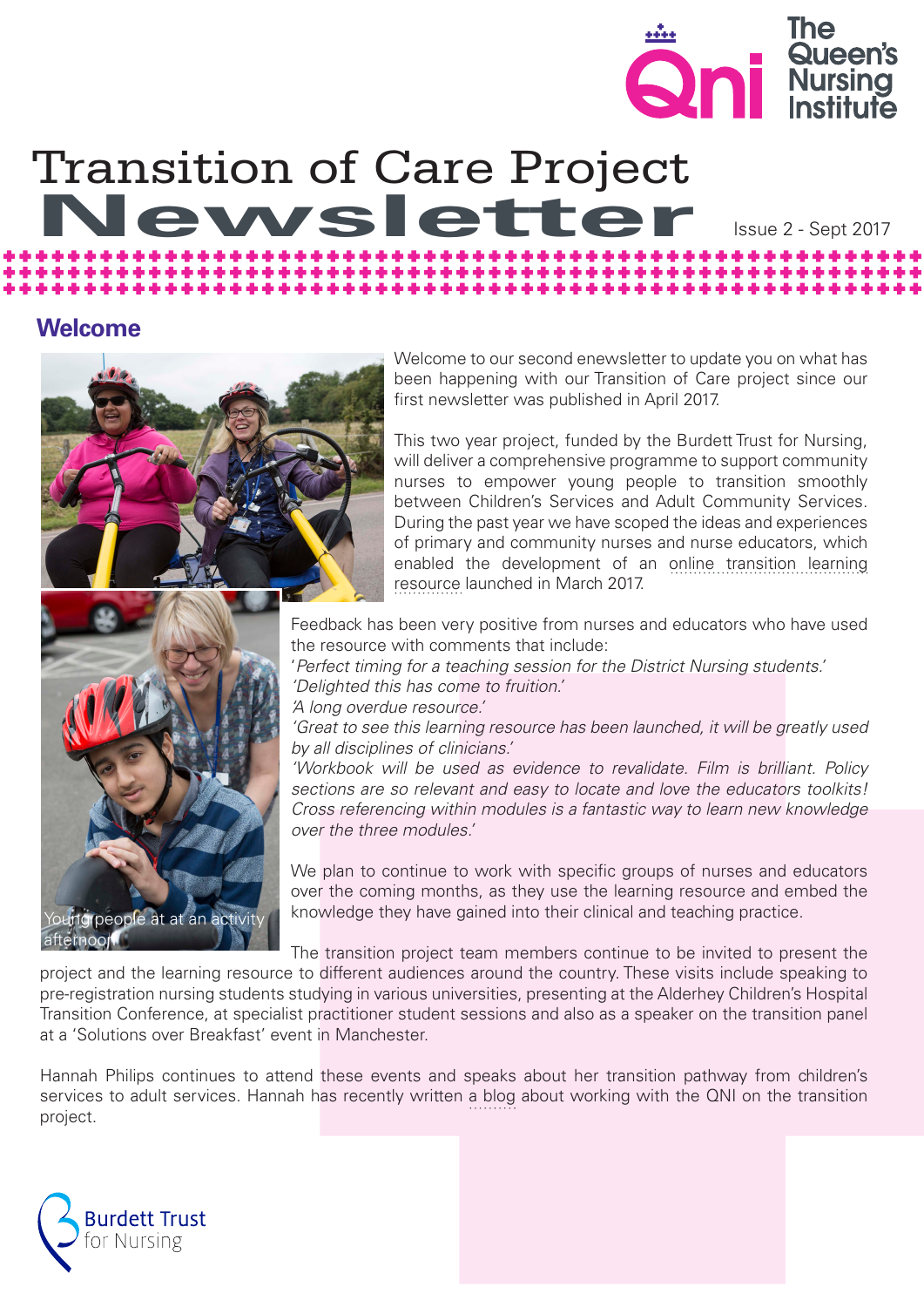## **QNI Transition of Care Conference RCGP, London, Friday 10th November, 2017**

We are holding our Transition of Care conference in London on Friday 10th November, 2017. The event will be free to attend but requires registration online on [Eventbrite.](https://www.eventbrite.co.uk/e/qni-transition-of-care-conference-2017-tickets-36348956708) 

Confirmed speakers include:

- Kath Evans, Head of Patient Experience Maternity, Newborn, Children and Young People, Nursing Directorate, NHS England
- Nigel Mills, Transition Improvement Manager, Great Ormond Street Hospital

\*\*\*\*\*\*\*\*\*\*\*\*\*\*\*\*\*\*\*\*\*\*\*\*\*\*\*\*\*\*\*\*\*\*\*\*\*

• Michelle Shore, Senior Paediatric Occupational Therapist, Walsall Healthcare NHS Trust

Dr Su Madge, Consultant Nurse, Royal Brompton and Harefield NHS Foundation Trust and many more.

#### **Call for poster presentations**

We are inviting poster entries from our Transition of Care conference delegates, to showcase and promote their work for young people's transition services. Entries are invited from nurses, nurse educators and allied health professionals working in the community, primary care or education setting (Universities) to promote any area of your practice that reflects the Transition of Care theme. Please find more information on how to submit your [application here.](https://www.qni.org.uk/news-and-events/events/transition-care-conference/) Deadline extended to Friday 13th October.

For more information go to our website [www.qni.org.uk,](https://www.qni.org.uk/news-and-events/events/transition-care-conference/) or email candice.pellett@qni.org.uk.

# **Solutions over Breakfast Event, Manchester**

Transition is a make or break period and if managed correctly, it can empower young people to take greater ownership and management of their conditions. If managed incorrectly, or worse, not done at all, the transition period can see young people disengage and drop out of contact with the health system altogether, often with severe consequences for their physical and emotional health.

This recent discussion was held in Manchester on how to improve the transition for young people from children's services to adult health and care services. It was a really interesting discussion between an expert panel and a knowledgeable audience. Click on the link to find out more: [www.abbvie.co.uk/content/dam/](http://www.abbvie.co.uk/content/dam/abbviecorp/uk/docs/Solutions-over-breakfast-transitioning.pdf) [abbviecorp/uk/docs/Solutions-over-breakfast-transitioning.pdf](http://www.abbvie.co.uk/content/dam/abbviecorp/uk/docs/Solutions-over-breakfast-transitioning.pdf) 

## **'Paediatric Transition Services in Line with NICE Guidelines' 16th November, 2017, Cambridge**

Queen's Nurses, Candice Pellett and Carrie James will be presenting at the above event. The topic for the presentation is improving engagement and communication in transition for young people. This conference will take place on Thursday 16th November, the Hilton Hotel, Cambridge. For further information please see http://www.sbk-healthcare.co.uk/home/title/2256/nhsconfer

# **RCNi Awards 2017**

Carrie James, a QN who works as a Case Manager specialising in Transition, was one of five to be shortlisted in the Child Health Award Category, identified for her work in Transition with Young People and developing a workforce to better meet the needs of her Caseload. Carrie was a runner up in the competition, which was an impressive achievement.

The winner announced on the night was Drew Mcdonald from NHS Grampian, who developed a tool for identifying sepsis in children.